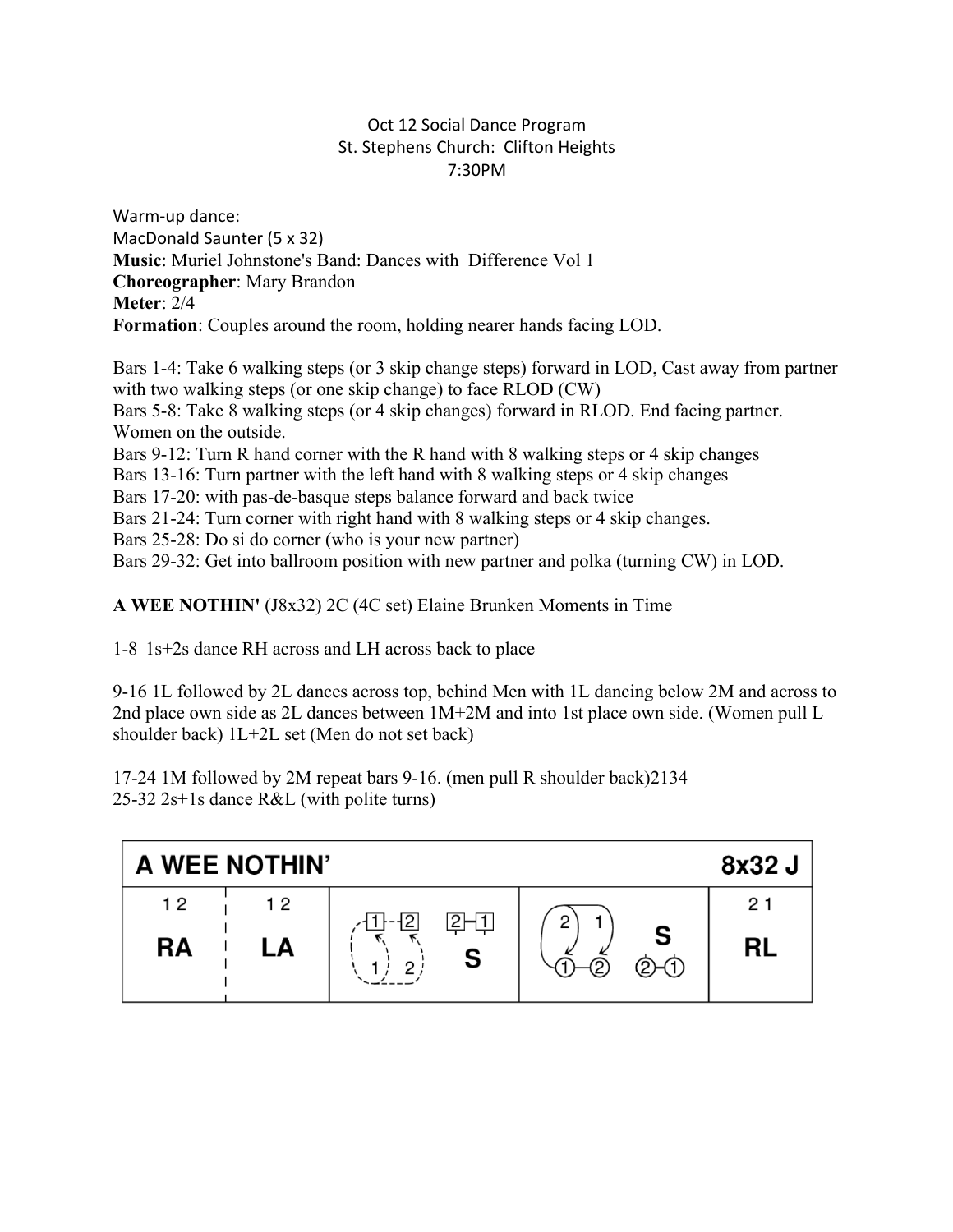**STRATHGLASS HOUSE** (S8x32) 3C (4C set) Robert Bremner RSCDS Book 13

1-8 1s+2s+3s set and circle 6H round ½ way to the left, set and continue to circle 6H round back to place (left again)

9-16 1s Lead down below 2s, Cross & dance down round 3s, dance up between to top and cast 1 place (on opposite sides) to face 1st corners

17-24 Turn 1st corner RH, partner LH, 2nd corner RH and partner LH to end in 2nd place opposite sides

25-32 2s+1s+3s Adv&Ret for 2 steps each way and 1s turn 2H 1½ times to own sides. 213



**MAXWELL'S RANT** (R8x32) 3C (4C set) David Rutherford RSCDS Book 18

1- 8 1s cross down to dance mirrorwise crossover reels of 3 on opposite sides

9-16 1s cross down to dance mirrorwise crossovreels of 3 on own sides

17-24 1s cross RH, cast to 2nd place and dance ½ Fig of 8 round 2s, who step up on 3&4

25-32 1s dance down between the 3s, cast up to 2nd place and 2s+1s+3s turn partners RH. 213



**LADIES' FANCY** (J8x32) 2C (4C set) RSCDS Book 13 **(to be danced in THREE COUPLE SETS)**

1- 8 1M turns 2L RH then turns partner LH 1½ times to end facing down with partner on RH and 2L on LH  $(2^{nd}$  lady steps up at the end) (the two bars of the partner turn are done with crossed hands

9-16 1M with 1L+2L dance down, turn right about and back to end in original positions 17-24 1s+2s dance RH across and LH back ending in center ready for...

25-32 1s+2s dance Poussette. 2 1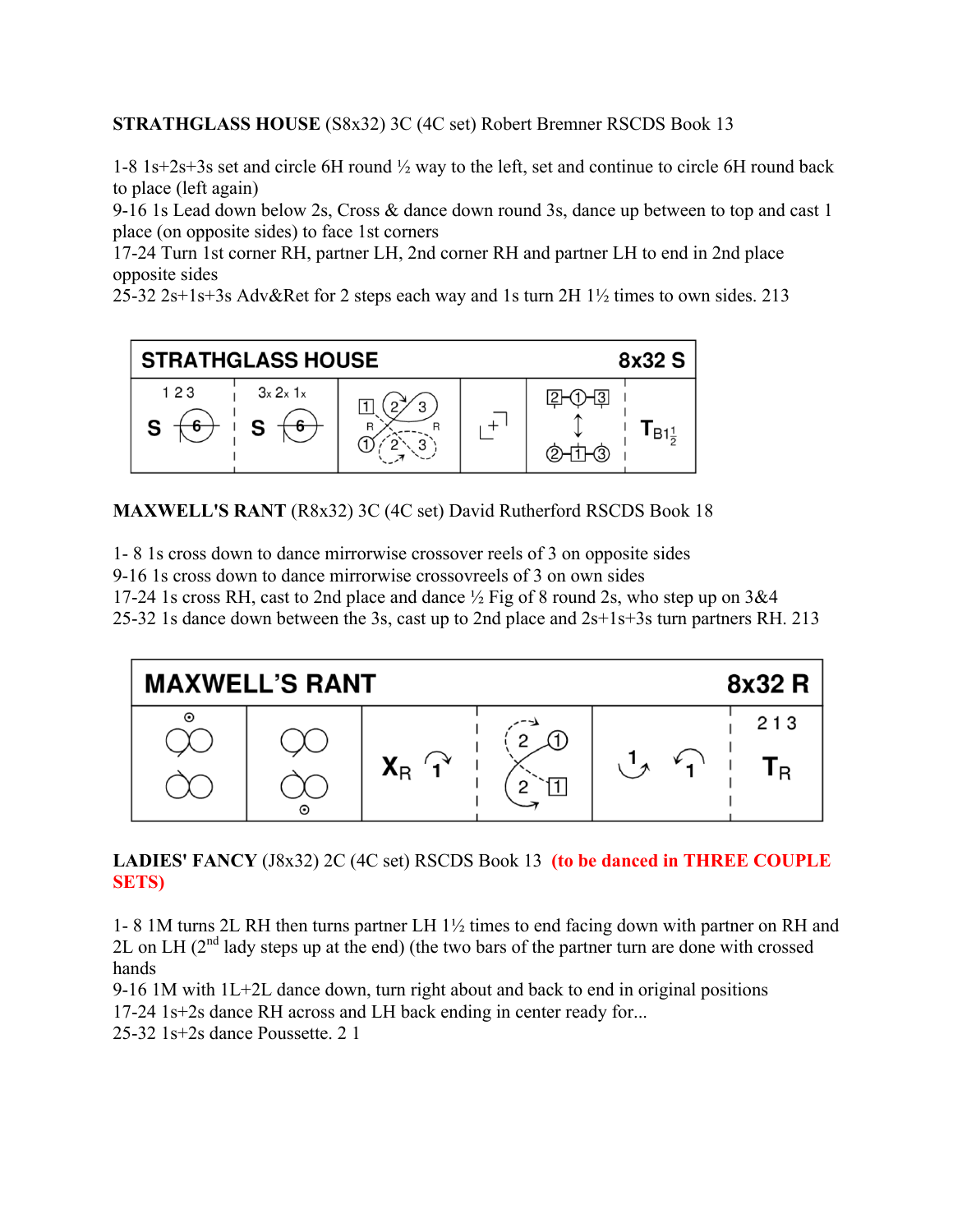

**MISS ELEANOR** (S3x32) 3C Ann Dix RSCDS Book 49

1- 8 1s+2s+3s dance Mirror reels of 3 on OWN sides (1s in/down to start)

9-16 1s set, cast (2s step up) and turn RH. 1L casts to 3rd place, 1M casts up to 1st place (2M steps down and 3L steps up)

17-24 All dance 3 couple Bourrel:-

' 17-20 1M+3L also 2M+1L set advancing and ¾ turn 2H to line up/down middle then pull back RSh turning to face own partners as 3M and 2L chase anticlockwise to face them

' 21-24 All set and turn 2H to own sides. 312

25-32 3s+1s+2s circle 6H round and back



Ann Dix, 2013, RSCDS Book 49.5

3C/3C longwise set.

## **THE BUCHAN EIGHTSOME REEL** (R10x40) Sq.Set RSCDS Book 21

Part 1

1- 8 All dance 8H round and back

9-16 All dance Grand Chain ½ way

17-24 Ladies dance into centre and dance RH across with partners on their left (St Andrew's Cross) once round

25-32 All dance Grand Chain ½ way (2 bars per hand)

33-40 Men dance into centre with partners on their right and dance LH across once round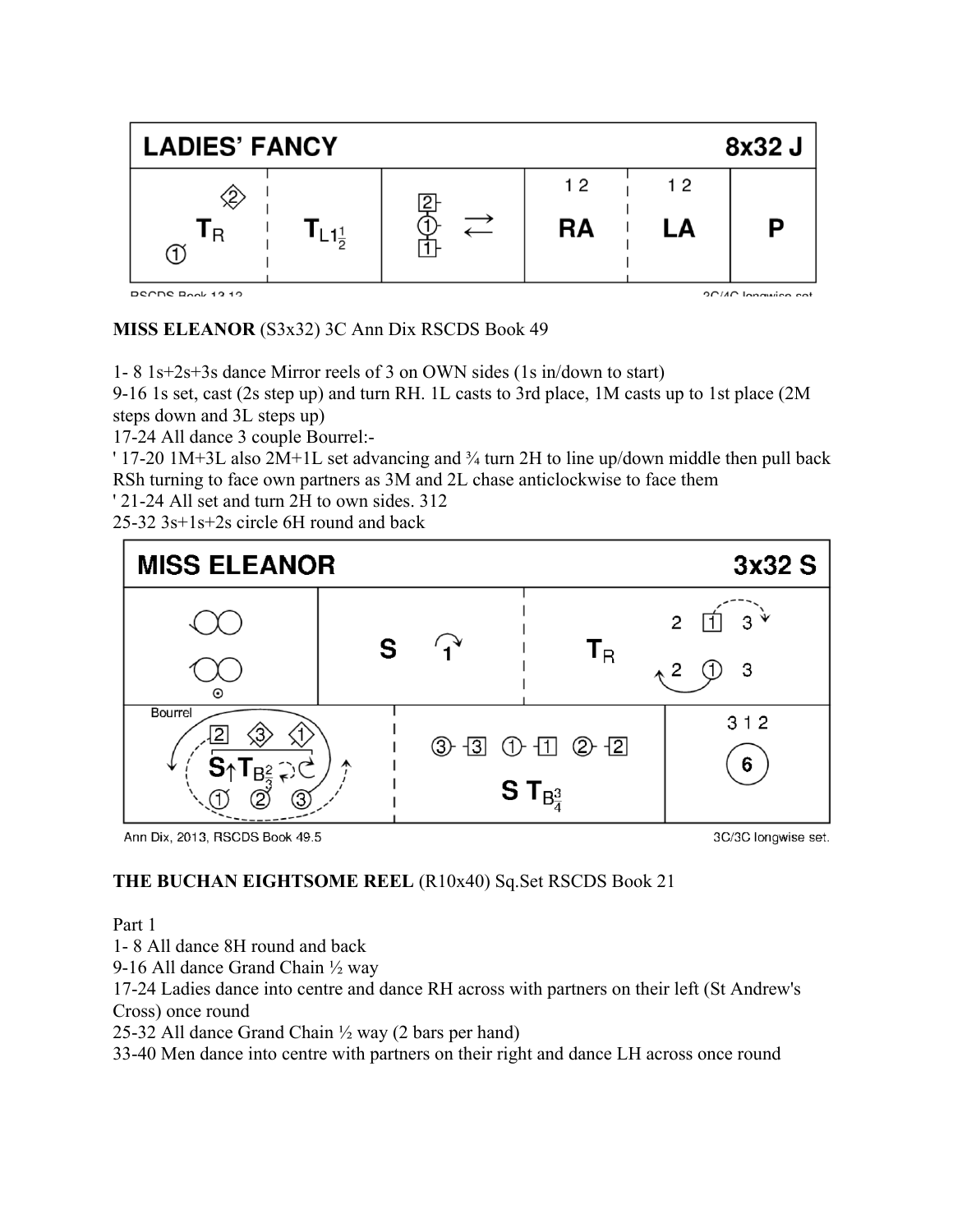Part 2

1- 8 All circle 7H round and back with 1L in centre who sets (pas de basque or a highland step) 9-16 1L sets to partner and turns RH (Elbow grip), sets to opposite Man and turns LH 17-24 1L sets to M originally on her right and turns LH, sets to opposite M and turns RH 25-40 1L dances reel of 3 with partner and opposite Man (RSh to partner) then dances reel with other Men (LSh to M on right),

10x40 R THE BUCHAN EIGHTSOME REEL A 12 **CHAIN** 8 **CHAIN**  $\bigcirc$   $\overline{3}$ THA ⊡⊦ 3⊢3⊺ **RA** B ②  $\vert$ 1  $\boxed{1}$  $\boxed{1}$  $\boxed{1}$ Repeat B with  $\boxed{2}$ П then:  $ST_B ST_I$  $ST_{L}ST_{R}$ 7  $[3]4(1)2(3)4$  $\circledA$ ②  $\circledS$  $\circledf$  $\circ$  $|1|$ inside (4) Then repeat A Men raise free arm in turns Men raise both arms RSCDS Book 21.8 4C/4C square set.

Repeat with 2L in centre then 3L, 4L, 1M, 2M, 3M and 4M

**LIGHT AND AIRY** (J8x32) 3C (4C set) William Campbell (c1790) RSCDS Book 4

1- 8 1s Set&Cast to 3rd place, Set&Cast back to top (2's3's take hands and step up and down) 9-16 1s lead down the middle and back finishing ready for allemande with 2s

17-24 1s+2s dance Allemande (1s end facing 1st corners)

25-32 1s turn 1st corners RH, partner LH, 2nd corner RH, partner LH to end in 2nd place own sides



William Campbell, 1790, RSCDS Book 4.5

3C/4C longwise set.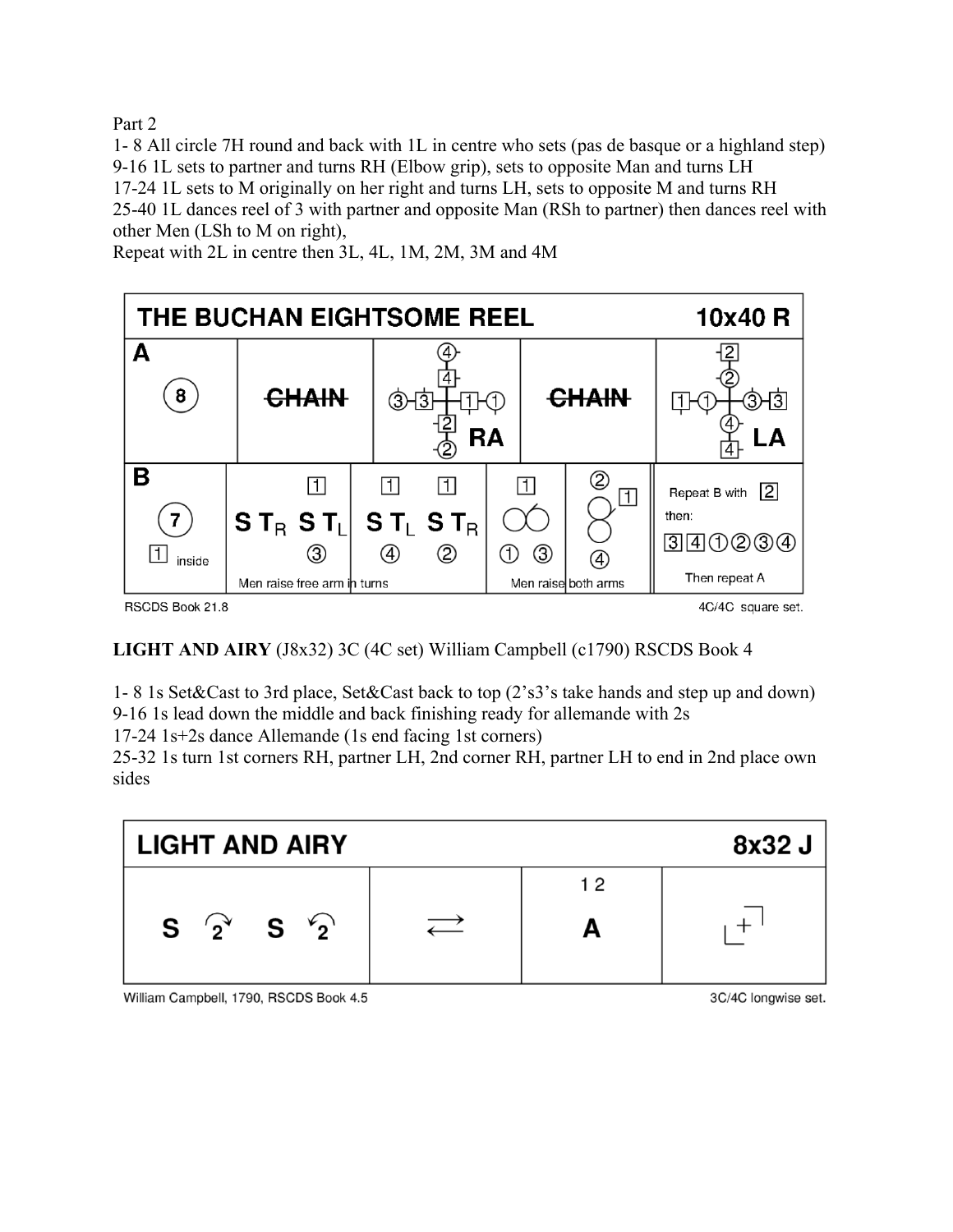## **SIMON BRODIE** (S8x32) 3C (4C set) J Young SCDs of the 18th Century

1- 8 1M+2L set advancing, turn 2H, 1L+2M repeat

9-16 1s lead down, cross below 3s and cast up to 2nd place opposite sides dance, R&L with the 2s (1 bar per hand) to end facing 1st corners

17-24 Set to and turn corners and end facing out the women's side, with first woman above her partner (on his left)

25-28 1s dance out between 2L and 3L cast round nearest Lady to meet in the middle, turn 2H to end facing Men's side Lady on Man's right

29-32 1s dance out between 2M and 3M cast round nearest Man to meet in the middle, turn LH to places



**CLUTHA** (R4x48) Sq.Set RSCDS Book 31

1- 8 1L+3M turn RH, dance round partner RSh to turn each other again RH ending in middle holding RH and partners LH

9-16 1s+3s Balance-in-Line, 1L+3M turn partners LH into the middle and Balance-in-Line again, turn partner LH to original positions

17-24 1s+3s dance R&L

25-32 1s+3s dance Ladies' Chain

33-40 All turn corners RH retaining hold and hold partner's LH to form a circle (Men facing out), all set and turn partner LH (4 bars) into prom hold

41-48 All dance round anticlockwise in prom hold to original positions Repeat with 2L+4M, 3L+1M, 4L+2M

| 4x48R<br><b>CLUTHA</b>         |            |                              |              |                                                   |              |  |  |  |
|--------------------------------|------------|------------------------------|--------------|---------------------------------------------------|--------------|--|--|--|
| 囗③                             |            | 13                           | 13           |                                                   | 13           |  |  |  |
| $T_R$<br>$\mathbf{T}_\text{R}$ | ঞ্চর       | $T_{L^1_{\overline{2}}}$     | B            | $T_{L^1_{\overline{4}}}$ $T_{L^3_{\overline{4}}}$ | <b>RL</b>    |  |  |  |
| 13<br><b>ALL</b>               | <b>ALL</b> | <b>ALL</b>                   | 20           | $\boxdot \oplus$                                  | ②<br>4       |  |  |  |
| ${\mathbf T}_{\mathsf R}$      | Π,<br>ᢙ    | <b>PROM</b><br>anticlockwise | R<br>48 bars | R<br>48 bars                                      | R<br>48 bars |  |  |  |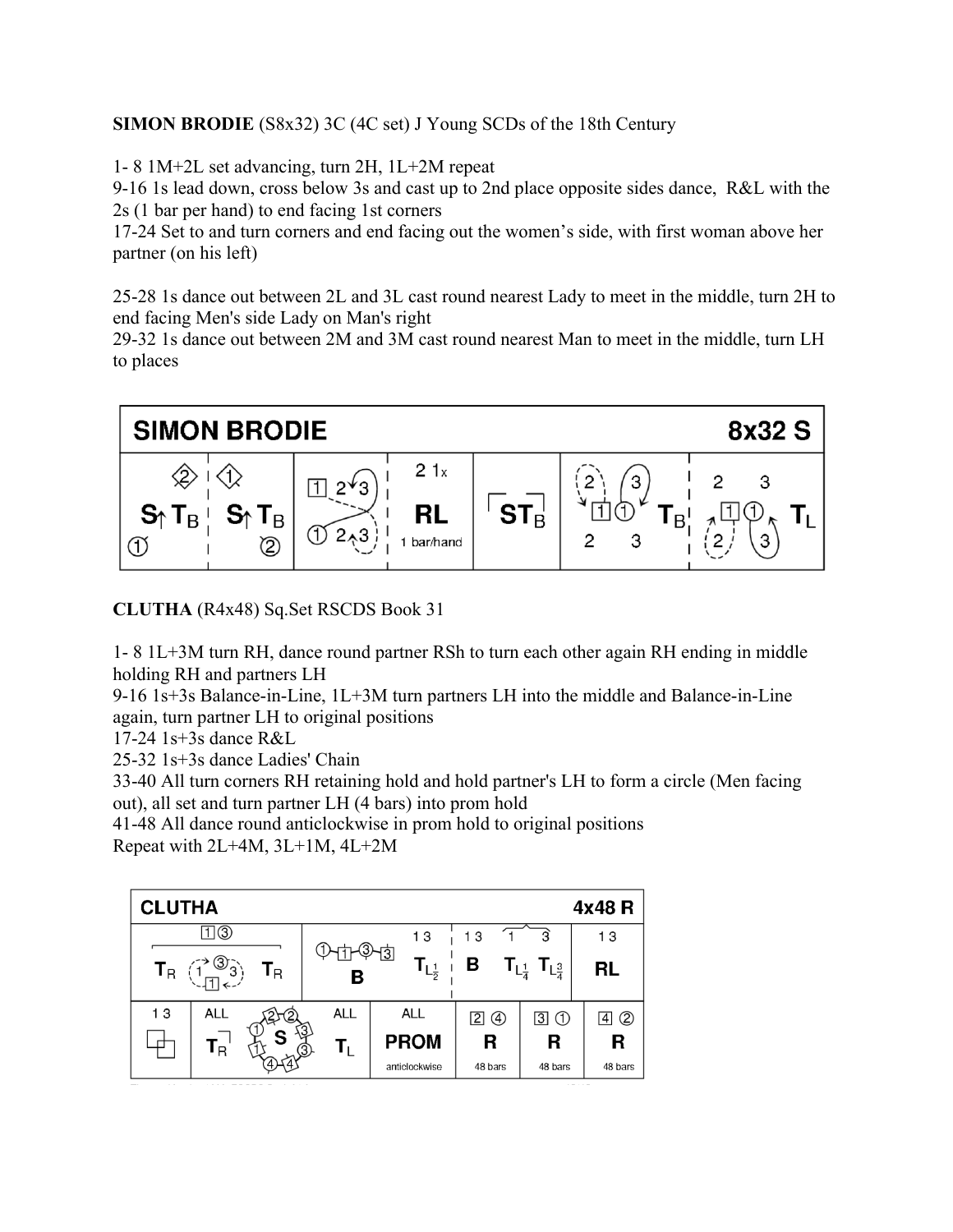**MAJOR IAN STEWART** (J8x32) 3C (4C set) John Drewry RSCDS Book 35

1- 8 1s+2s ½ turn partners RH and dance RH across ½ way, 2s+1s full turn partner RH ending with 2s at top and 1s in 2nd place

9-16 2s+1s+3s dance reels of 3 on own sides (1L dances in and up as 1M dances in and down to start) and 1s end facing 1st corners; corners put LOOPS on the reels

17-24 1s dance 'Hello-Goodbye' setting ending with petronella turn to 2nd places

25-32 2s+1s+3s circle 6H round to the left for 6 steps, pivot to the left, and chase back to places. 213



Inha Drown, 1000 DCCDC Dook OF A

**OCIAC** Innovino ont

**TRIPLE HAPPINESS** (S3x32) 3C Yoshiki Oyama RSCDS Book 52

1- 8 1s Adv&Ret (1 step each) taking RH briefly, 1s ½ turn LH, cross down (giving LH) between 2s and cast up to place

9-16 1s+2s dance the Knot. 1s end facing 1st corners

17-24 Corners Pass&Turn with 1st corners, pass RSh, Repeat with 2nd corner and 1s pass RSh into 2nd place own sides (corners turn 2H in centre)

25-32 All chase clockwise ½ round to opposite sides, all ½ turn 2H, pull back RSh and dance out to own sides. (the last four bars is known as *half turn and twirl*)312